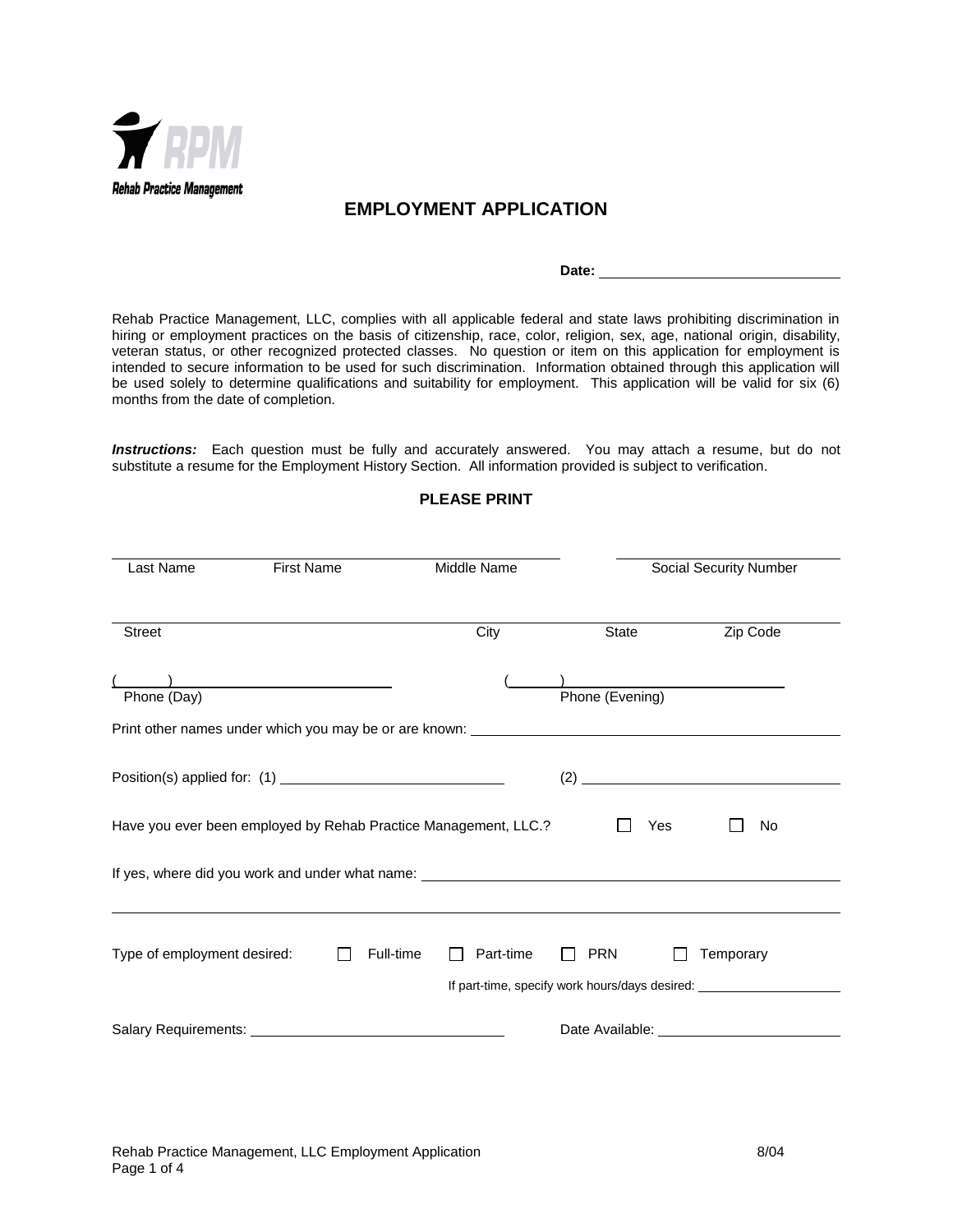| <b>EMPLOYMENT ELIGIBILITY INFORMATION</b> |                                   |                                                                                                                                                                                         |  |     |                |  |  |  |
|-------------------------------------------|-----------------------------------|-----------------------------------------------------------------------------------------------------------------------------------------------------------------------------------------|--|-----|----------------|--|--|--|
|                                           | Are you at least 18 years of age? |                                                                                                                                                                                         |  | Yes | No.            |  |  |  |
|                                           |                                   | Are you legally eligible for employment in the United States:                                                                                                                           |  | Yes | No.            |  |  |  |
|                                           | attach additional information.    | Have you ever pleaded guilty or been convicted of a crime?<br>If "Yes," explain the specific offense(s), where the offense(s)<br>occurred, and the penalty or sentence imposed. You may |  | Yes | N <sub>0</sub> |  |  |  |
|                                           | Offense(s)                        | Date                                                                                                                                                                                    |  |     | Location       |  |  |  |
|                                           | Sentence or Penalty               |                                                                                                                                                                                         |  |     |                |  |  |  |
|                                           |                                   | Note: A "Yes" answer does not necessarily disqualify you from employment with Rehab Practice Management, LLC                                                                            |  |     |                |  |  |  |
|                                           | If "Yes," please explain          | Have you ever been terminated or asked to resign from any job?                                                                                                                          |  | Yes | No             |  |  |  |

| <b>EDUCATION AND TRAINING</b> |  |  |  |  |  |  |
|-------------------------------|--|--|--|--|--|--|
|-------------------------------|--|--|--|--|--|--|

|                                     | School/City/State | Major | # Years<br>Completed | Degree or<br><b>Diploma</b> | *Date<br>Diploma/degree<br>conferred |
|-------------------------------------|-------------------|-------|----------------------|-----------------------------|--------------------------------------|
| High School/GED                     |                   |       |                      |                             |                                      |
| Undergraduate<br>College/University |                   |       |                      |                             |                                      |
| <b>Graduate School</b>              |                   |       |                      |                             |                                      |
| <b>Technical School</b>             |                   |       |                      |                             |                                      |
| Other                               |                   |       |                      |                             |                                      |

*\*Note: The date a degree or diploma is conferred is necessary for verification purposes. YOU MUST PROVIDE A COPY OF YOUR DIPLOMA(S)*

### **PROFESSIONAL CREDENTIALS**

| License Held:              |                              |              |        |                        |  |
|----------------------------|------------------------------|--------------|--------|------------------------|--|
|                            | Type of License              | State        | Number | <b>Expiration Date</b> |  |
| <b>Registration Held:</b>  |                              |              |        |                        |  |
|                            | Type of Registration         | <b>State</b> | Number | <b>Expiration Date</b> |  |
| <b>Certification Held:</b> |                              |              |        |                        |  |
|                            | <b>Type of Certification</b> | State        | Number | <b>Expiration Date</b> |  |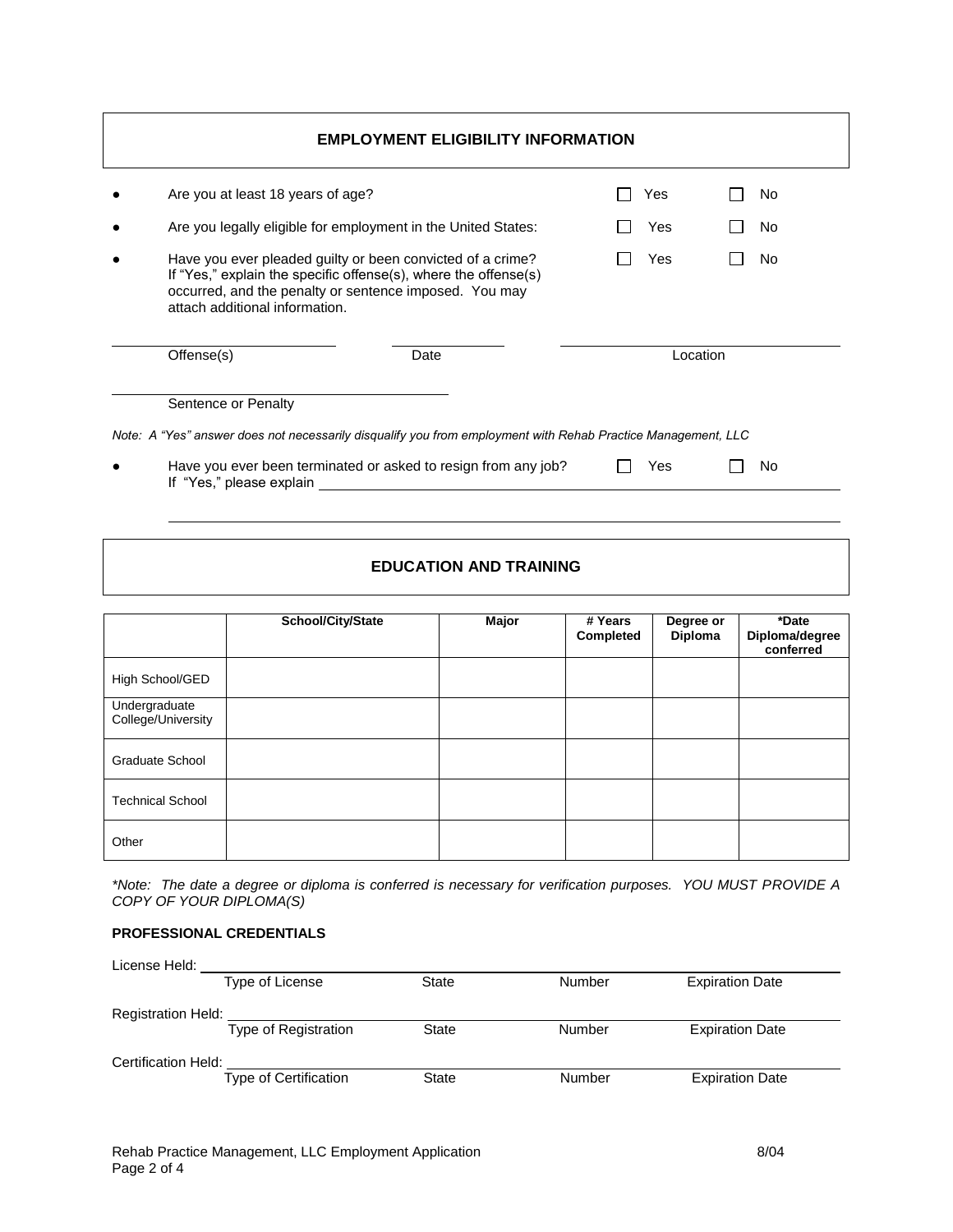## **EMPLOYMENT HISTORY**

Please list all previous employment and provide all requested information. Begin with your most recent job and do not omit any employment information. Please explain all gaps in employment.

| May we contact your current employer?                                                                                                                                                                                         | Yes       | No                                                                                                             |
|-------------------------------------------------------------------------------------------------------------------------------------------------------------------------------------------------------------------------------|-----------|----------------------------------------------------------------------------------------------------------------|
|                                                                                                                                                                                                                               |           |                                                                                                                |
| Street                                                                                                                                                                                                                        |           |                                                                                                                |
| City<br>State<br>Zip                                                                                                                                                                                                          | Full-time | Part-time $\Box$ PRN $\Box$ Temp                                                                               |
| Phone: ( )                                                                                                                                                                                                                    |           | Job Responsibilities: Van American American American American American American American American American     |
| Employed from: $\frac{1}{1}$ / $\frac{1}{1}$ to $\frac{1}{1}$ / $\frac{1}{1}$                                                                                                                                                 |           |                                                                                                                |
| Ending Salary: North Contract of the Contract of the Contract of the Contract of the Contract of the Contract of the Contract of the Contract of the Contract of the Contract of the Contract of the Contract of the Contract |           |                                                                                                                |
| Reason for leaving:<br><u>Internal contracts</u>                                                                                                                                                                              |           |                                                                                                                |
|                                                                                                                                                                                                                               |           |                                                                                                                |
| Street                                                                                                                                                                                                                        |           | Supervisor: and the state of the state of the state of the state of the state of the state of the state of the |
|                                                                                                                                                                                                                               | Full-time | Part-time $\Box$ PRN $\Box$ Temp                                                                               |
| City<br>State<br>Zip                                                                                                                                                                                                          |           |                                                                                                                |
| Phone: ( )                                                                                                                                                                                                                    |           | Job Responsibilities: Van American American American American American American American American American     |
| Employed from: $\frac{1}{1}$ / $\frac{1}{1}$ to $\frac{1}{1}$ / $\frac{1}{1}$                                                                                                                                                 |           |                                                                                                                |
|                                                                                                                                                                                                                               |           |                                                                                                                |
| Reason for leaving:<br><u> </u>                                                                                                                                                                                               |           |                                                                                                                |
|                                                                                                                                                                                                                               |           |                                                                                                                |
|                                                                                                                                                                                                                               |           | Supervisor: Supervisor:                                                                                        |
| Street                                                                                                                                                                                                                        |           |                                                                                                                |
| City State<br>Zip                                                                                                                                                                                                             | Full-time | $\Box$ Part-time $\Box$ PRN $\Box$ Temp                                                                        |
| Phone: ( )                                                                                                                                                                                                                    |           | Job Responsibilities: Van American American American American American American American American American     |
| Employed from: 1 / 1 to / / /                                                                                                                                                                                                 |           |                                                                                                                |
|                                                                                                                                                                                                                               |           |                                                                                                                |
| Reason for leaving:<br><u>Neason</u> for leaving:                                                                                                                                                                             |           |                                                                                                                |